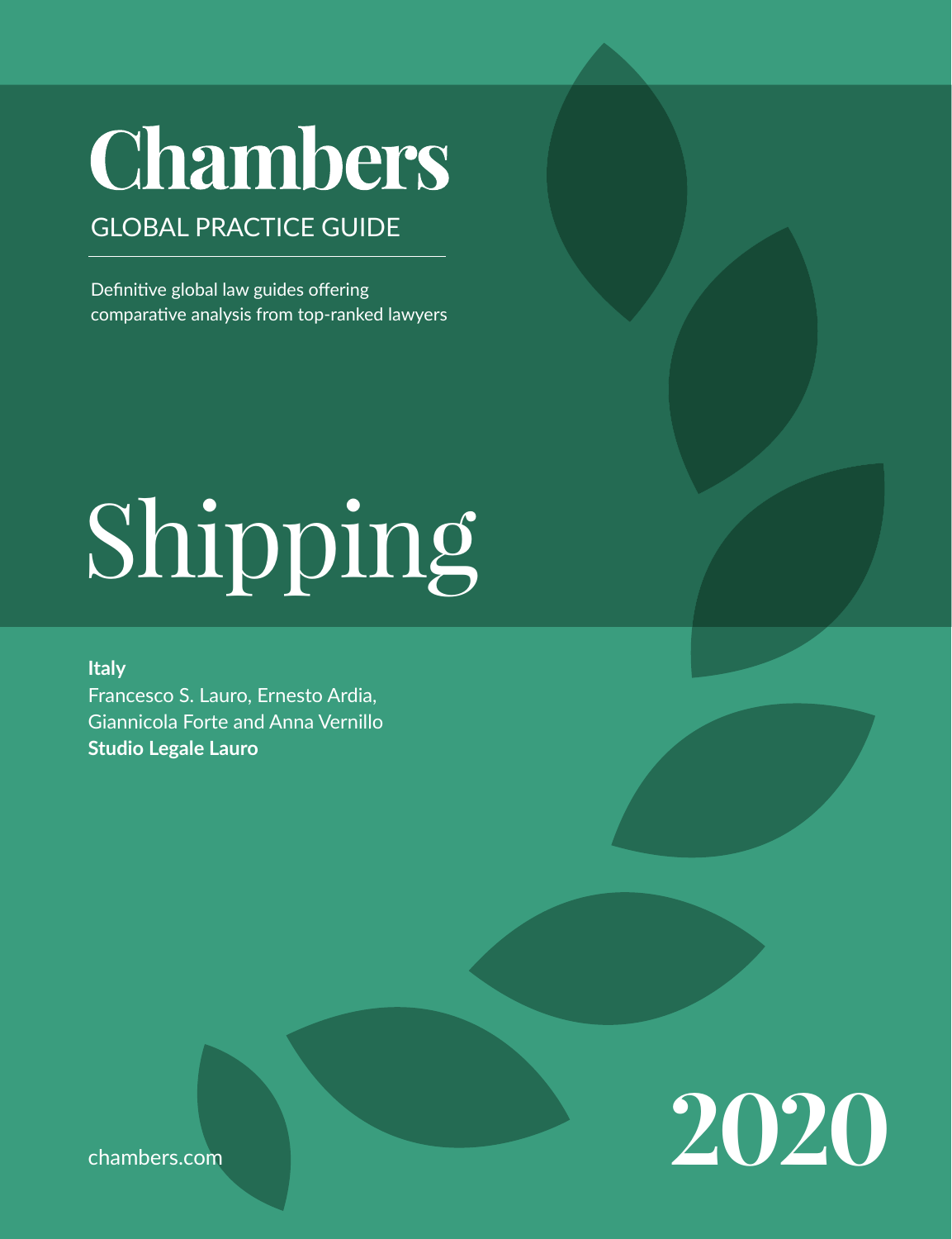# ITALY

# Law and Practice

*Contributed by:*

*Francesco S. Lauro, Ernesto Ardia, Giannicola Forte and Anna Vernillo Studio Legale Laur[o see p.11](#page-10-0)*

# **Contents**

| 1. Overview |                                           |     |
|-------------|-------------------------------------------|-----|
| 1.1         | Regulatory Bodies                         | p.3 |
| 1.2         | Competition Laws and Regulation           | p.3 |
| 1.3         | Top Ten Flag States                       | p.3 |
| 1.4         | Maritime Conventions                      | p.3 |
| 1.5         | <b>Classification Societies</b>           | p.4 |
| 1.6         | Types of Registrations                    | p.4 |
| 1.7         | <b>Types of Discounts</b>                 | p.4 |
| 1.8         | Citizenship Requirements for Registration | p.4 |
| 1.9         | Cabotage Laws                             | p.4 |
|             |                                           |     |

#### **[2. Ship Finance and Securities](#page-3-0) p.4**

| 2.1     | Ship Finance Centre                                          | p.4 |
|---------|--------------------------------------------------------------|-----|
| $2.2\,$ | Document Registration                                        | p.5 |
| 2.3     | Preferred Modes of Ship Finance Registrations                | p.5 |
| 2.4     | Collateral Guarantees                                        | p.5 |
| 2.5     | Public Registry                                              | p.5 |
| 2.6     | Certified Information                                        | p.5 |
| 2.7     | Reflagging                                                   | p.5 |
| 2.8     | Costs of Registering a Ship Mortgage                         | p.5 |
| 2.9     | Multiple Mortgages                                           | p.5 |
| 2.10    | Pledge Agreements                                            | p.5 |
| 2.11    | Maritime Liens                                               | p.5 |
| 2.12    | Duly Recorded Mortgages                                      | p.5 |
|         | 3. Government Requisition of Vessels                         | p.6 |
| 3.1     | Authority to Requisition Vessels                             | p.6 |
|         | 4. Capital Markets                                           | p.6 |
| 4.1     | Typical Means of Raising Capital                             | p.6 |
| 4.2     | Fleet Mortgages and Syndicated Loans                         | p.6 |
| 4.3     | Role of the Flag of the Vessel                               | p.6 |
| 4.4     | Securitisation                                               | p.6 |
| 4.5     | Participation of Capital Markets in Shipping<br>Transactions | p.6 |
|         |                                                              |     |



|     | <b>5. Maritime Labour</b>                          | p.6  |
|-----|----------------------------------------------------|------|
| 5.1 | Labour Laws and Conventions                        | p.6  |
| 5.2 | Local Seafarers                                    | p.7  |
| 5.3 | Minimum Wage Requirements and Overtime             | p.7  |
| 5.4 | Justified Dismissal                                | p.7  |
| 5.5 | Occupational Injuries and Insurance                | p.7  |
| 5.6 | Maritime Disputes                                  | p.7  |
| 5.7 | Repatriation                                       | p.7  |
| 5.8 | International Bargaining Forum (ITF)               |      |
|     | Agreements                                         | p.7  |
|     | <b>6. Maritime Courts</b>                          | p.8  |
| 6.1 | Courts of First Instance and Appeal                | p.8  |
| 6.2 | Determining a Maritime Dispute                     | p.8  |
| 6.3 | Arbitration and Mediation                          | p.8  |
| 6.4 | <b>Iudicial Sale of Vessels</b>                    | p.8  |
| 6.5 | <b>Execution of Foreign Resolutions</b>            | p.8  |
| 6.6 | Order of Priority of Maritime Claims               | p.9  |
| 6.7 | Sister Ships or Vessels Owned by Affiliates        | p.9  |
| 6.8 | Limitations of Liability                           | p.9  |
| 6.9 | Exceptional Actions for Ending a Maritime<br>Claim | p.10 |
|     | $\sqrt{2}$<br>$1 - 0$<br>$\sim$ $\bullet$          |      |

#### **[7. Legislation on Corporations and Tax System](#page-9-0) p.10**

| 7.1 New Corporate or Tax Legislation          | p.10 |
|-----------------------------------------------|------|
| 7.2 Tax System                                | p.10 |
| 7.3 Settling Matters Once a Company Ceases to |      |
| Exist                                         | p.10 |
| 7.4 International Tax Treaties                | p.10 |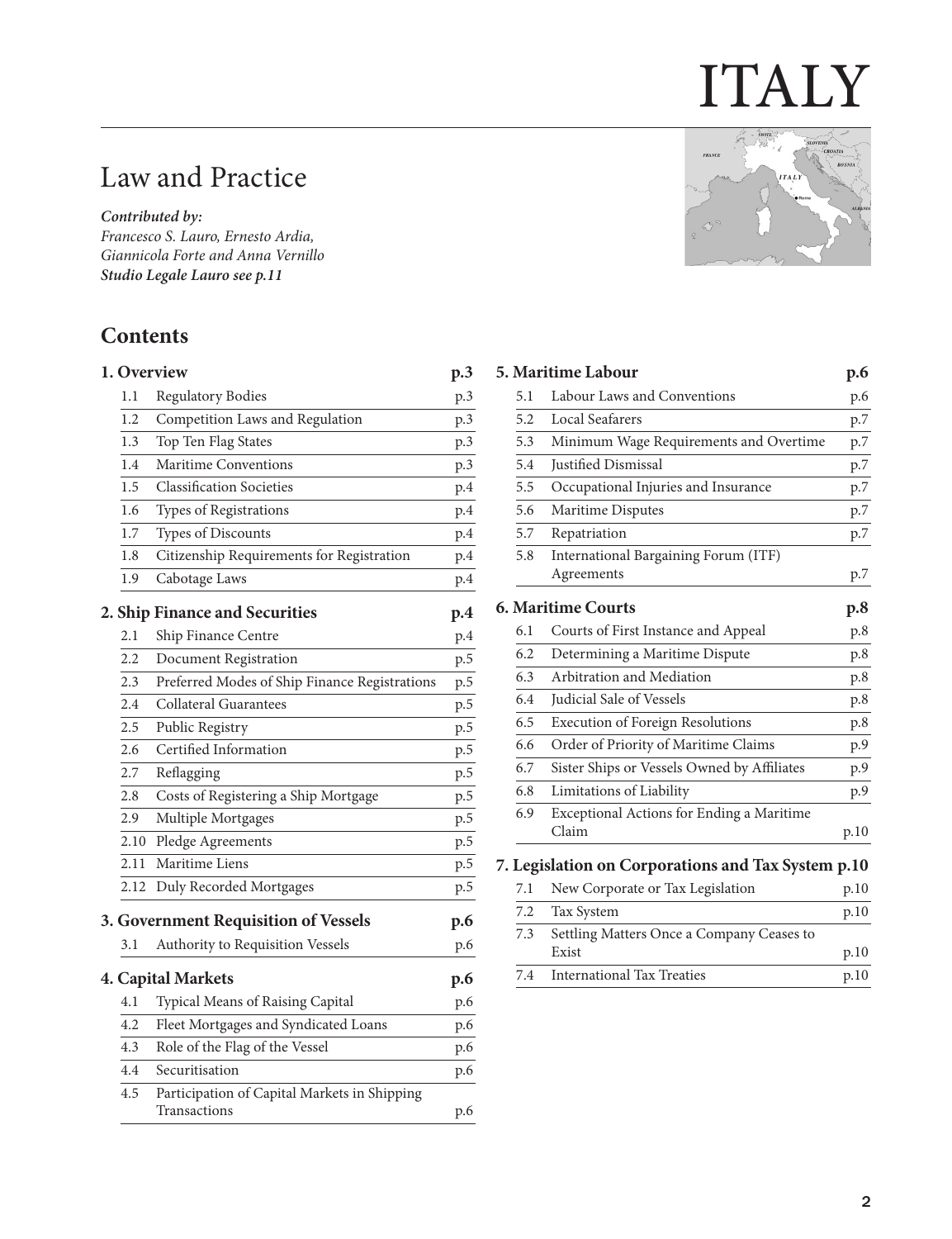<span id="page-2-0"></span>*Contributed by: Francesco S. Lauro, Ernesto Ardia, Giannicola Forte and Anna Vernillo, Studio Legale Lauro* 

#### **1. Overview**

#### **1.1 Regulatory Bodies**

Maritime activities in Italy are generally conducted under the overall supervision of the Ministry of Infrastructure and Transport, whose many functions are carried out by the General Command of the Coast Guard (see Article 13, paragraph 2, of the Prime Minister's Decree 11 72, February 2014), in some areas through its dependent offices.

To enhance competition, efficient management and costs savings for stakeholders, companies and consumers, the Transport Regulatory Authority was established in Italy to guarantee fair and non-discriminatory conditions for access to railways, ports and airport infrastructures.

There are bodies duly authorised by the Ministry for certification of ships, to carry out inspections on board ships and to issue necessary certification (certificates under authorisation).

#### **1.2 Competition Laws and Regulation**

Under Italian law and applicable European rules effective in Italy, maritime transport is subject to the principles of protection of competition and the freedom to provide services.

The Competition and Market Authority can authorise agreements or categories of prohibited agreements, such as under the EU, and Block Regulations for Shipping Consortia, which:

- give rise to improvements in the conditions offered in the market;
- have effects such as to entail a substantial benefit for consumers; and
- take into account the need to ensure the necessary international competitiveness for companies, connected in particular with increases in production, or with qualitative improvements of the production itself or of the distribution or with technical or technological progress.

Such authorisation cannot, however, allow restrictions not strictly necessary to achieve the purposes referred to in this paragraph, nor can it allow competition to be eliminated from a substantial part of the market.

#### **1.3 Top Ten Flag States**

Globally, Italy ranks 15th for cargo tonnage (GT 15,396,260) and 18th for registered ships (1430).

#### **1.4 Maritime Conventions**

The following Maritime Conventions have been ratified by Italy:

- the Convention for the unification of certain rules of law respecting collisions between vessels, 1910;
- the International Convention for the Unification of certain Rules relating to Bills of Lading (Hague–Visby Rules) 1924 and 1979 Protocol;
- the International Convention for the Unification of certain Rules relating to Maritime Liens and Mortgages and Protocol of Signature, 1926;
- the International Convention for the Unification of certain Rules concerning the Immunity of State-owned ships, 1926 and the Supplementary Protocol, 1934;
- the Convention on the International Maritime Organization (IMO Convention), 1948;
- the International Convention for the Unification of certain Rules relating to Arrest of Sea-going Ships (Arrest Convention), 1952;
- the International Convention for the Unification of certain Rules relating to Penal Jurisdiction in matters of Collision or other Incidents of Navigation, 1952;
- the International Convention on certain Rules concerning Civil Jurisdiction in matters of Collision, 1952;
- the Convention on Facilitation of International Maritime Traffic (FAL), 1965;
- the Convention relating to Civil Liability in the Field of Maritime Carriage of Nuclear Material (NUCLEAR Convention),1971;
- the International Convention for Safe Containers (CSC Convention), 1972;
- the 1976 Protocol to the Athens Convention relating to the Carriage of Passengers and their Luggage by Sea, 1974;
- the United Nations Convention on a Code of Conduct for Liner Conferences, 1974;1982;
- the United Nations Convention on the Law of the Sea (Montego-Bay Convention), 1982;
- the Convention on the Prevention of Marine Pollution by Dumping of Wastes and Other Matter (London Convention) 1972 and the London Convention Protocol 1996;
- the Protocol of 1993 relating to the Convention for the Safety of Fishing Vessels (SFV Protocol), 1993;
- the Convention on the International Maritime Satellite Organization (IMSO Convention), 1976 and INMARSAT OA, 1976;
- the United Nations Convention on the Law of the Sea (UNCLOS), 1982;
- the International Convention for the Safety of Life at Sea (SOLAS), 1974 and SOLAS Protocol 1978 and 1988; Convention for the Suppression of Unlawful Acts Against the Safety of Maritime Navigation, Protocol for the Suppression of Unlawful Acts Against the Safety of Fixed Platforms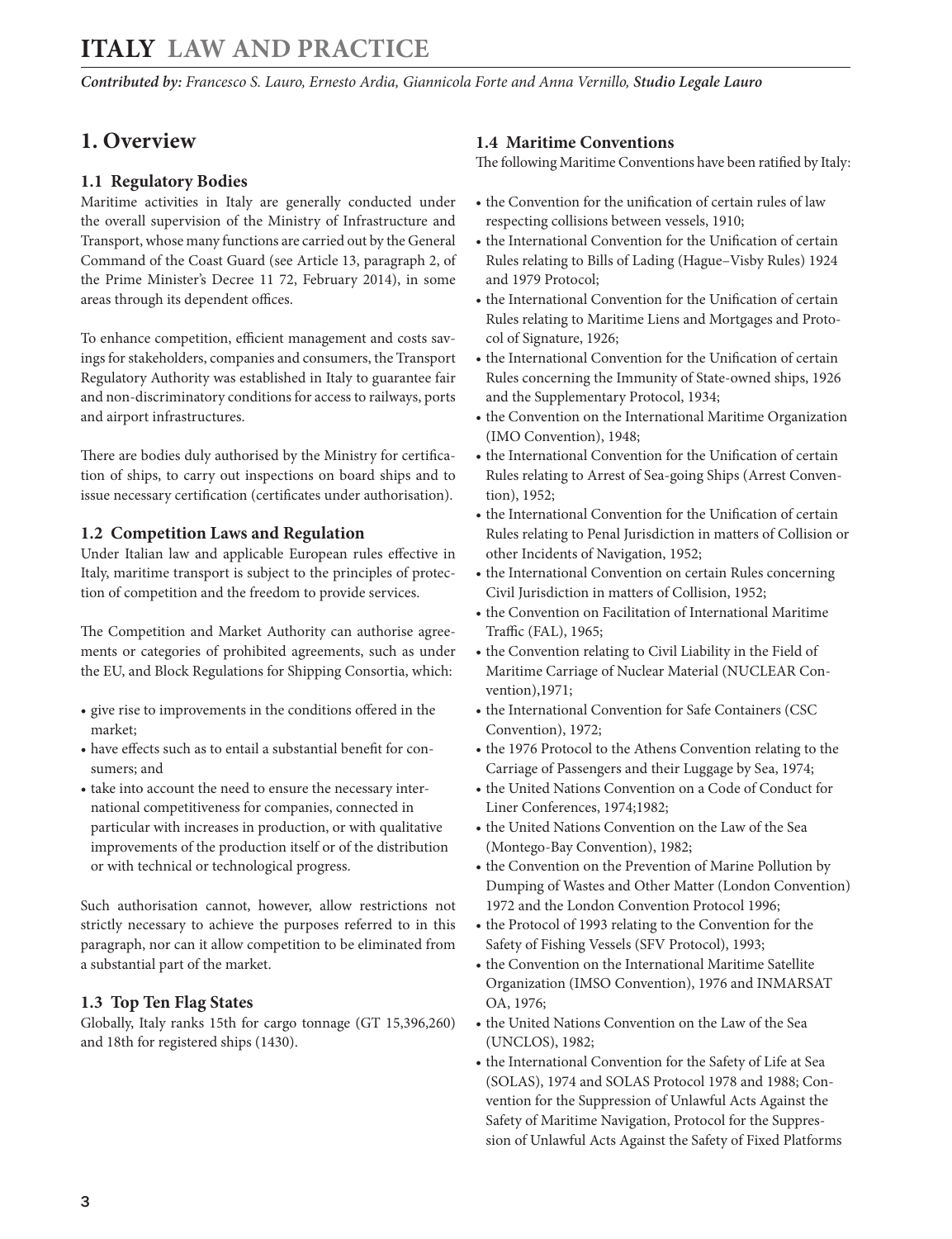<span id="page-3-0"></span>Located on the Continental Shelf (SUA Convention), 1988 and 1988 Protocol;

- the International Convention on Oil Pollution Preparedness, Response and Co-operation (OPRC Convention), 1990;
- the International Convention on maritime search and rescue,1979 (SAR Convention);
- the International Convention for the Prevention of Pollution from Ships (MARPOL Convention 1973/78) and 1997 Protocol;
- the Standards of Training, Certification and Watchkeeping for Seafarers (STCW 1978/95);
- the International Convention on Maximum Load Lines (ILLC Convention),1966;
- the Load Lines Protocol 1988;
- the International Convention on Tonnage Measurement of Ships, 1969;
- the Convention on the International Regulations for Preventing Collisions at Sea, 1972 (COLREG);
- the International Convention on Salvage, 1989;
- the Maritime Labour Convention (MLC Convention), 2006;
- the International Convention Relating to Intervention on the High Seas in Cases of Oil Pollution Casualties, 1969 and Intervention Protocol 1973;
- the International Convention on Civil Liability for Oil Pollution Damage (CLC),1969 and Protocols 1976 and 1992;
- the International Convention on the Establishment of an International Fund for Compensation for Oil Pollution Damage (IFC Convention),1971 and Supplementary Fund Protocol;
- the International Convention on Civil Liability for Bunker Oil Pollution Damage (Bunkers Convention), 2001
- the International Convention on the Control of Harmful Anti-fouling Systems on Ships (Anti-fouling), 2001; and
- the Convention on the Protection of the Underwater Cultural Heritage, 2001.

#### **1.5 Classification Societies**

The classification societies recognised in Italy are:

- Lloyd's Register Group Limited;
- the American Bureau of Shipping;
- Bureau Veritas Marine & Offshore SAS;
- RINA Services;
- Det Norske Veritas.

#### **1.6 Types of Registrations**

Since 1998, a vessel can be registered in the Italian so-called "international" registry, which has three sections dedicated to different eligibility requirements, as follows: a section for Italian or EU ship-owners, another section dedicated to new buildings or vessels coming from foreign registers belonging to non-EU subjects, who directly manage vessels through a permanent organisation in Italy, and a third section for vessels belonging to non-EU subjects which are suspended from a foreign (non-EU) register following a bareboat charter in favour of Italian or European subjects.

#### **1.7 Types of Discounts**

As other EU Countries have done, Italy has implemented the regulatory provisions for the application of tonnage tax. A vessel-operator has the option to compute taxable income derived from use of vessels in international trade on a conventional basis, by multiplying permitted aspects of the vessel's net tonnage and adjusting the resulting amount by factors related to the vessel's age. Income fixed according to that scheme is taxable at the statutory corporate income tax rate of 24%, without any allowance for deductions.

Entry in one of the international registry's "three sections" brings with it access to social security relief and tax credits toward crew members' wages.

#### **1.8 Citizenship Requirements for Registration**

Ship-owners from European Union countries are allowed to register vessels in Italy. Non-EU ship-owners can register a vessel in Italy coming from a non-EU registry only if they have a permanent establishment in Italy. A non-EU ship-owner can also register a vessel in Italy by suspending the flag of the foreign underlining register and chartering her on a bareboat basis to an Italian or EU ship-owner and flying the Italian flag.

#### **1.9 Cabotage Laws**

Cabotage in Italy is implemented according to EU Regulation No 3577/92, with permitted restrictions - in particular, concerning the citizenship of crew and ship-owners (Italian or EU).

#### **2. Ship Finance and Securities**

#### **2.1 Ship Finance Centre**

Assuming that a ship finance centre is viewed not only as a place characterised by a heavy concentration of demand and supply of ship finance, but also as a hub for cross-border financing around the world, then Italy cannot, sensibly, be considered a ship finance centre, as such. However, for Italian owners and shipping companies, a restricted number of the Italian Banks and foreign banks with subsidiaries in Italy provide adequate ship finance services, both in terms of long-term loans based on ship mortgages and short/medium-term loans and lines of credit to the shipping companies based on reputation, rating and the collaterals that can be provided (eg, shares pledge, other collaterals, freight contract assignment, personal guarantees, etc).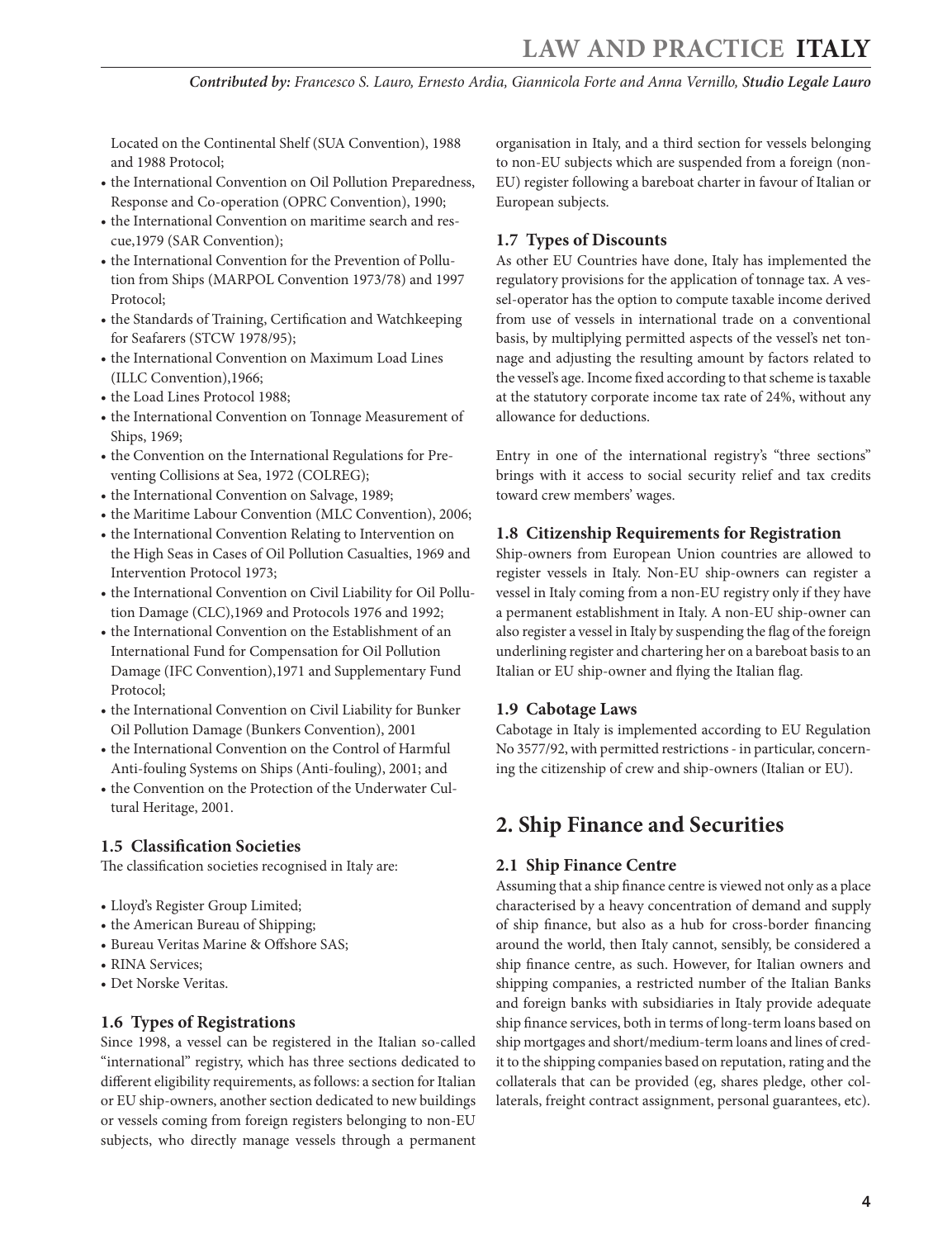<span id="page-4-0"></span>*Contributed by: Francesco S. Lauro, Ernesto Ardia, Giannicola Forte and Anna Vernillo, Studio Legale Lauro* 

#### **2.2 Document Registration**

Financial facilities or other agreements between the parties can either be privately executed by the parties or this can be done before a public notary. Public notary execution is, anyway, needed in case of registration of mortgages or other encumbrances. Mortgages and encumbrances over the subject vessel - in order to securitise the obligations of the financial facility toward a third party - ought to be registered in the Italian Ship Register held by the Harbour Master's office at the port of registration of the vessel.

The registration of a mortgage or an encumbrance needs to be done in the Italian language and, therefore, any financing documentation in a foreign language will have to be translated into Italian.

#### **2.3 Preferred Modes of Ship Finance Registrations**

Traditional bank lending, backed by a security package achieved primarily by a first lien mortgage, has traditionally been the most prominent source of funding for shipping industry. During the last decade, the tightening on capital adequacy has produced a banking disengagement in terms of loans to the maritime industry that has led to changes in the financing structure of shipping business (see **2.4 Collateral Guarantees**).

#### **2.4 Collateral Guarantees**

Typical forms of collateral over ships, other than mortgages, used in Italian financing transactions are as follows:

- a "pledge" over a shipping company's shares;
- present and future receivables arising under a contract can be pledged or assigned;
- cross-collateralisation (collateral for one debt is used as collateral for another debt with the same creditor) is sometimes used to improve the quality of credit;
- the security package for a shipping loan might include a personal guarantee provided by the individual ship-owner.

#### **2.5 Public Registry**

All information relating to the ownership of a ship, any real rights, mortgages, liens or other encumbrances on it is publicly available. This information is held in each competent office of each port Authority for inspection but is not available online.

#### **2.6 Certified Information**

Only the vessel's statutory documentation required by international conventions is issued in Italian and English. All certificates requested by the competent authorities, ie, the Ministry of transportation or by Harbour Masters, are issued in Italian only. This certified information pertains to the technical characteristics and ownership of the ship.

#### **2.7 Reflagging**

In general, when a vessel is reflagged from Italy to a different jurisdiction, the Italian registry operates in isolation. Co-ordination of information and documentation between national registries is usually handled by the ship-owners involved. Where a vessel is bareboat-chartered, the Ministry of Transportation may exchange information and documentation with the central authority of the bareboat registry.

#### **2.8 Costs of Registering a Ship Mortgage**

The main costs of registering a ship mortgage in Italy relate to public notary activities, sworn translations, apostille of documentation, stamp and tax duties for registration and depend upon the value of the mortgage.

#### **2.9 Multiple Mortgages**

It is possible to register further mortgages over a vessel after the first mortgage. The first mortgage establishes a priority right over subsequent mortgages. A vessel can be deleted from the Italian ship register only after the deletion of any/all mortgages.

#### **2.10 Pledge Agreements**

A pledge over a vessel can be registered in the ship register in the same way as a mortgage over a vessel.

#### **2.11 Maritime Liens**

Liens (in Italian *privilegi*) over a vessel or freight secure a claim against the vessel or her operator for:

- judicial expenses due to the administration, anchorage tax, port duties and other taxes, pilots;
- seafarers' employment credits;
- credits for seafarers' repatriation and for social security bodies;
- expenses for the custody and maintenance of the vessel;
- salvage rewards and general average contributions;
- costs of collision or casualties;
- damages to berths and ports;
- damages for death or injuries to passengers and crew;
- damages or loss to cargo or luggage;
- credits for contracts signed by the Master for the ship.

Liens are different from mortgages and can be registered separately to secure the above claims.

#### **2.12 Duly Recorded Mortgages**

A vessel cannot be sold or deleted from the Italian registry without the deletion of any mortgage or lien duly registered. A mortgage, which is granted for a secured amount, can be deleted with the full repayment of any secured obligations by formal application for deletion to the register.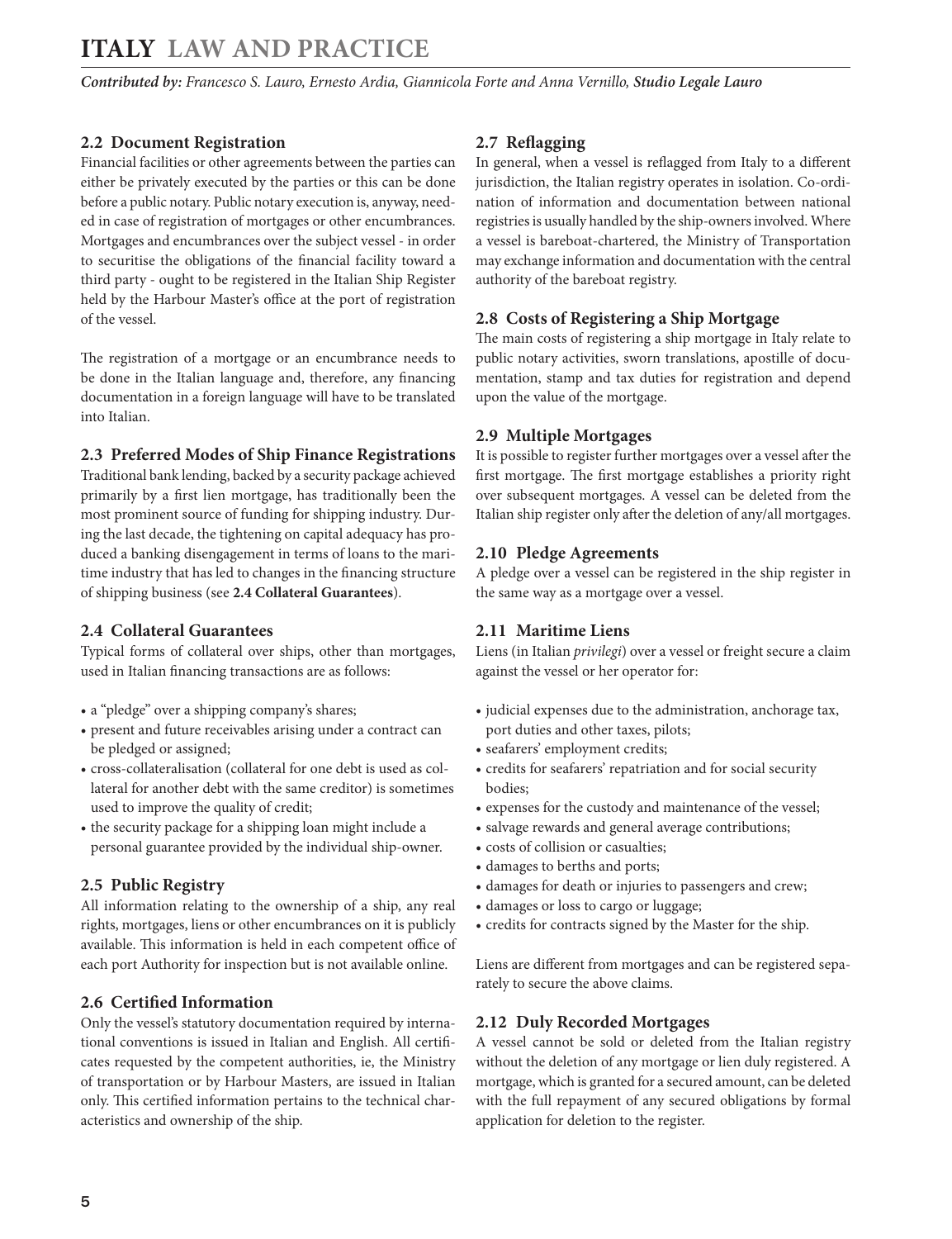# <span id="page-5-0"></span>**3. Government Requisition of Vessels**

#### **3.1 Authority to Requisition Vessels**

An Italian ship is subject to requisition in the event that a state of war is declared, or in the case of national general or partial mobilisation, or in the event of a serious international crisis.

## **4. Capital Markets**

#### **4.1 Typical Means of Raising Capital**

Italian companies rely on banks as a source of financing. Borrowing has historically covered the largest part of a shipping company's financial CAPEX requirements. The residual amount was, typically, provided by ship-owners' equity contribution, retained earnings and, in some cases, by privately placed highyield bond issuing.

In the last decade, structural and cyclical factors led to the development of different financing sources for shipping companies. Nevertheless, in Italy, evidence suggest that alternative forms of financing have not really taken off. In particular, use of the stock market and the private placement of debt to raise capital remain a low-volume option. Private equity can usually be considered a possible alternative only in special situations.

#### **4.2 Fleet Mortgages and Syndicated Loans**

Fleet mortgages and syndicated loans represent almost 90% of Italian shipping-sector loans.

#### **4.3 Role of the Flag of the Vessel**

Ship registration and the flag of the vessel are crucial elements in the overall valuation and pricing of ship-finance transactions, since international banks prefer countries where legislation assures efficiency and straightforward enforcement of a ship mortgage. Italian legislation has been improved recently but it is still characterised by some inefficiency.

#### **4.4 Securitisation**

Securitisation has not been a viable solution in traditional shipping sectors, except for some peculiar structures to securitise NPLs/UTPs (bad loans).

In 2019, Law Decree 34/2019 (Decree 34) introduced some changes in the Italian Securitisation Law (Law 130 of 1999) intended to enhance the activity range of securitisation vehicles (SPVs) and overcome some legal rigidities which had made difficult or inefficient either the securitisation of revenues arising from the disposal of real estate or other registered assets.

The main changes to Italian securitisation law can be summarised as follows:

- the transfer to SPVs of credit facilities in connection with securitisation of non-performing loans (NPLs) to facilitate disposals of so-called "unlikely to pay" loans (UTPs). In the case of securitisations of NPLs held by banks or financial intermediaries, the seller of the NPLs will now be able to couple the assignment of the receivables to the SPV with the transfer of the underlying contractual obligations as lender to another bank or a financial intermediary;
- change in Italian securitisation, introducing provisions aimed at facilitating securitisation structures involving real estate or other registered assets.

The strategies of management and recovery of Italian mortgage NPLs have led investors to develop dedicated companies to be used as purchaser of the mortgaged assets in the context of enforcement proceedings whenever the auction value of the asset was about to go below the allocated purchase price for the corresponding securitised loans.

#### **4.5 Participation of Capital Markets in Shipping Transactions**

Historically, Italian Capital Markets have been quite "tight" and "dry" both for equity and debt instruments. In Italy, the attractiveness of the shipping industry for private and institutional investors is quite low since shipping is generally considered a volatile, higher-risk business. For instance, there were only three Italian listed shipping companies in the 80s/90s. Now, only one of those remains listed (which is d'Amico International Shipping-DIS). Listing is not attractive for the issuer, since shares generally have to be priced below the NAV (Net Asset Value) of the company, due to lack of interest from investors.

Recent legislation has opened up the Italian loan market to other categories of participants, such as Italian securitisation companies, insurance companies, pension funds and closedend investment funds. This could in time result in more activity, especially amongst banks, by creating a more unified and efficient private placement market and establishing standardised transaction models for private placement transactions.

## **5. Maritime Labour**

#### **5.1 Labour Laws and Conventions**

The MLC 2006 sets out shipping companies' obligations regarding seafarers' contractual arrangements, oversight of manning agencies, working hours, health and safety, crew accommodation, catering standards and seafarers' welfare. Training requirements are ruled by the STCW Convention 95 as amended by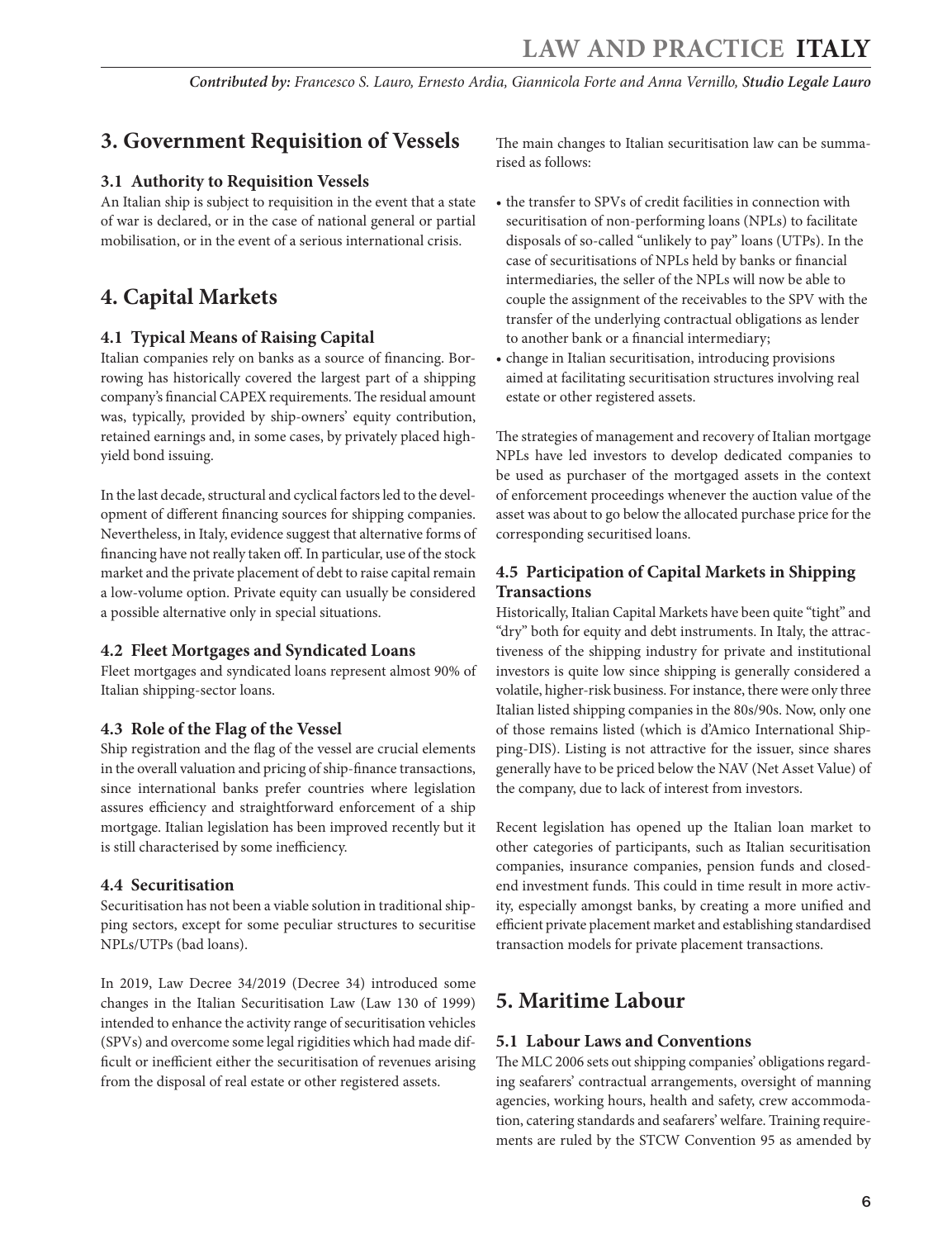<span id="page-6-0"></span>*Contributed by: Francesco S. Lauro, Ernesto Ardia, Giannicola Forte and Anna Vernillo, Studio Legale Lauro* 

the 2010 Manila Amendments. Also, the Code of Navigation, Council Regulation (EEC) No 3572/92 concerning maritime cabotage and a number on internal laws (L. 135/77, L. 30/98, L. 271/99, L. 272/99 applicable for ships at dry dock), plus Collective Labour Agreements, CLA for EU seafarers, CBA for nondomiciled seafarers embarked on cargo vessels listed in the Italian International Registry and the SEC POEA Rules (governing the employment of Filipino seafarers on board ocean-going ships) will be applicable.

#### **5.2 Local Seafarers**

Article 318 of the Code of Navigation states that crew members of Italian-flagged ships must all be Italian or from EU States but allows the CLA to waive this ruling to allow non-Italian crew members.

Pursuant to Law 30/1998, for vessels on bareboat charter and listed in the Italian International Registry, a minimum of six EU crew members must be retained: the CLA can further allow that only the Master is from the EU, provided that he or she passes the national examination for language at the Harbour Master's office of the port of Registry of the vessel. One cadet is also mandatory.

If the vessel is engaged in cabotage trade, 100% of the crew members must be from the EU.

#### **5.3 Minimum Wage Requirements and Overtime**

Minimum wage, daily working hours and rest periods are governed by Legislative Decree 27 July 1999 No 271 (DLGS 271/1999) and the CLA.

#### **5.4 Justified Dismissal**

Following a decision of the Italian Constitutional Court in 1991, dismissal of seafarers is allowed where there is just cause (ie, when a situation arises such that the employment relationship cannot be continued, even temporarily), or where there are justifiable reasons for dismissal (which can be "subjective", consisting of a serious non-fulfilment of the employee's contractual obligations and "objective", which occurs when dismissal is justified by reasons inherent in the production activity, the organisation of work and its proper functioning). This area is governed by the CLA for EU personnel and the CBA for non-EU personnel.

#### **5.5 Occupational Injuries and Insurance**

The Italian Workers' Compensation Authority, INAIL, the nationally appointed social insurer, is responsible for providing compulsory insurance on behalf of all Italian crew members and shore staff against accidents at work and occupational diseases. The current system of compensation in favour of workers provides for a public insurance scheme covering work-related accidents and occupational diseases. In the event that a crewman or woman is injured at work, he or she is entitled to payment in proportion to the percentage of permanent disability (and in some circumstances, the level of his or her salary). The value of the permanent disability differs for the purposes of:

- compensation payable pursuant to the INAIL insurance scheme; and
- third-party liability claims which are pursued in the Italian courts against the offender or the employer.

However, the compensation payable pursuant to the INAIL insurance scheme is limited and there might be a sizeable difference between the compensation that a worker receives pursuant to the INAIL criteria and the amount he or she would be entitled to receive following a successful claim in court, applying the general principles of Italian tort law: the employer remains liable in law to compensate its crew member for that shortfall.

Ship-owners' private insurance generally covers either liability to the social insurers (who has the right to seek payment by indemnity against the employer (if the latter is held liable for a crime) or the difference required to compensate the injured seafarer beyond the INAIL insurance criteria.

#### **5.6 Maritime Disputes**

Maritime labour disputes (as well all employment complaints) are dealt with by Labour Courts and are subject to a special procedure which is faster than standard court procedure - although the amount of time it takes to decide employment-related disputes differs amongst territorial locations.

#### **5.7 Repatriation**

Repatriation of seafarers is governed by the CLA, the rules of which are in line with the CCNL. Provisions are made in line with MLC regulations as far as entitlement to repatriation, maximum duration of service periods on board and repatriation arrangement/costs are concerned.

#### **5.8 International Bargaining Forum (ITF) Agreements**

An Italian "non-dom" collective bargaining agreement (CBA) is a national bargaining agreement recognised by the ITF and applicable to all non-EU seafarers on board Italian-flagged vessels. Ship-owners have the option to apply for the international Total Crew Cost Agreement (TCC) signed by the ITF with trade unions of the country of origin of the seafarers. Based on Confitarma (Italian Ship-owners Association) data, approximately 80% of seafarers are employed under a "non-dom" CBA.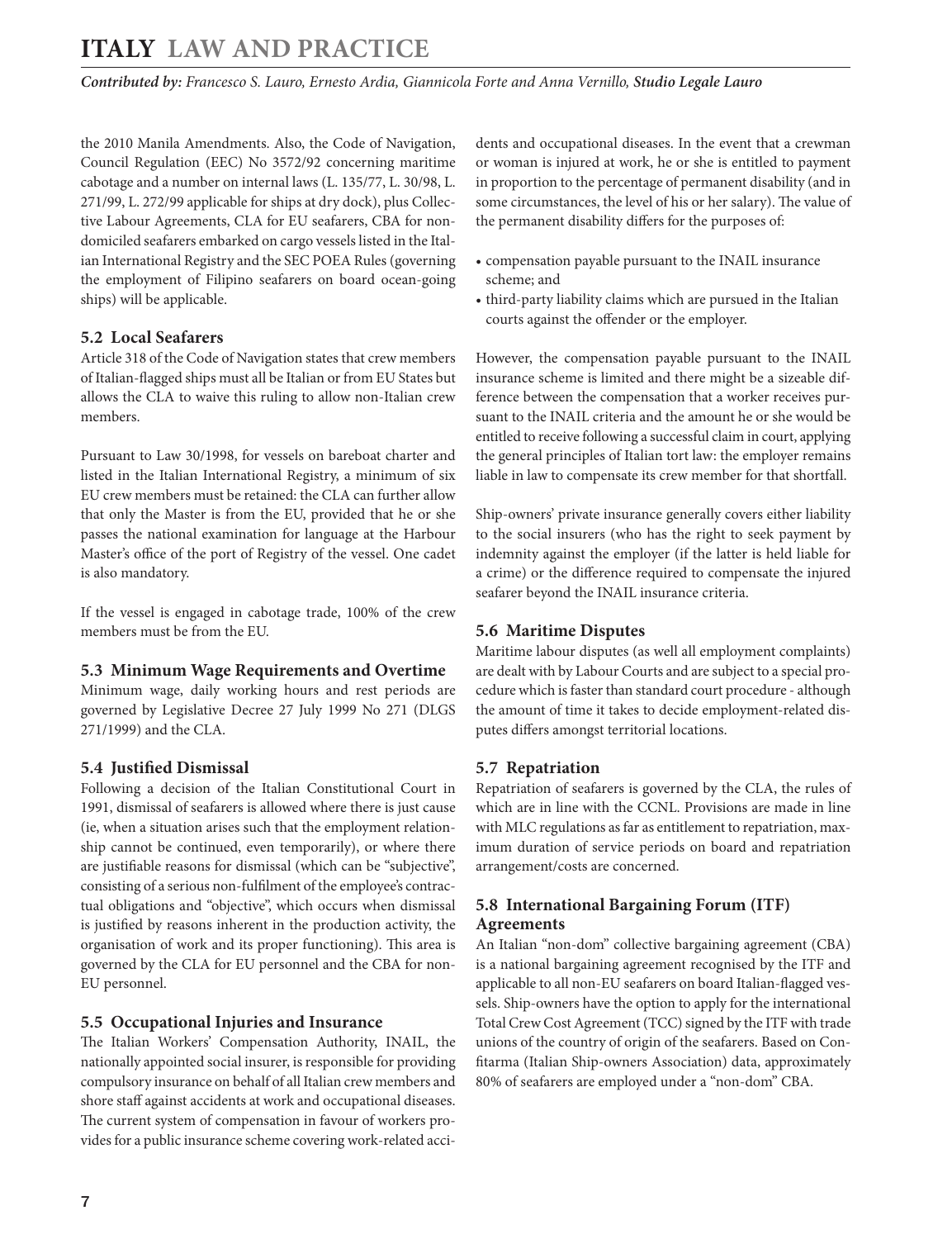# <span id="page-7-0"></span>**6. Maritime Courts**

#### **6.1 Courts of First Instance and Appeal**

In Italy there are no specific courts designed to handle maritime disputes. Maritime disputes are handled by the general civil courts.

#### **6.2 Determining a Maritime Dispute**

The Italian Code of Navigation, in force since 1942, lists as maritime disputes, "Cause maritime":

- maritime labour disputes;
- claims for damage caused by collisions or which occurred during anchoring, mooring operations and manoeuvres in ports or at other waiting places, or connected to the loading, unloading and handling of goods in ports;
- damage to fishing nets or tools, or compensation/cost reimbursement in respect of salvage, vessels' removals, assistance and recovery and premiums for wreck recoveries.

These "maritime proceedings" are decided before the civil courts, but the competent court can appoint experts to assist on technical issues. If the parties agree, they may request that a decision be taken by an arbitration tribunal made up of those appointed experts.

#### **6.3 Arbitration and Mediation**

Italian law provides for (i) mandatory mediations and (ii) facultative mediations, depending on the dispute matter. If mandatory mediation applies (eg, for insurance, banking and financial agreements, joint ownership, property rights, lease agreements and gratuitous loans) the parties must try a prior mediation procedure: in this case, the written mediation request has to be filed before serving a writ of summons since mediation is a pre-condition of judicial action. The mediation procedure is managed by bodies that must be registered in a special register regulated by specific decrees of the Ministry of Justice.

Italian arbitration proceedings are governed the Italian Code of Civil Procedure. Disputes over labour matters may be decided by arbitrators only if so provided by law or by collective labour contracts. Italian arbitration proceedings result in an enforceable award with the same effect as a judgment rendered by the judicial authority pursuant to Article 824–bis of the Italian Code of Civil Proceedings and can be appealed.

Separately, Article 808-ter of the Italian Code of Civil Proceedings provides for "Arbitrato Irrituale", which is a procedure leading to a decision that has the nature of a settlement agreement and consequently can be appealed only for the same causes for which it could be invoked for a contract to be null and void.

#### **6.4 Judicial Sale of Vessels**

The procedure to sell a vessel by judicial sale is closely supervised by the competent civil court, which is that of the place where the vessel is located. Sale proceedings can be initiated if the claimant has an enforceable entitlement, such as an enforceable Italian or foreign award and/or judgment, or an acknowledgment of debt contained in a notarial deed. A vessel cannot be sold privately by a mortgagee and the only remedy for a creditor to satisfy its claim on a vessel is a judicial sale at public auction. A creditor without an enforceable entitlement can start proceedings to obtain such an entitlement; pending the time to get this, its claim can be secured by way of an arrest of the vessel.

#### **6.5 Execution of Foreign Resolutions**

For EU judgments, the Regulation (EU) 1215/2012 on jurisdiction and the recognition and enforcement of judgments in civil and commercial matters replaced Regulation 44/2001 and ensures that judgments rendered in one EU Member State in civil or commercial matters can be enforced in other EU Member States without formalities.

The enforcement of non-EU judgments is governed by the Italian International Private Law (Law 218/1995). In the absence of any special applicable convention, foreign judgments are recognised in Italy pursuant to Articles 64, 65 and 66 of the Italian International Private Law. In particular, pursuant to Article 64, a judgment rendered by a foreign authority shall be recognised in Italy without requiring any further proceedings if:

- the foreign judge rendering the judgment had jurisdiction according to Italian jurisdictional principles;
- the defendant was served with the documents instituting the proceedings pursuant to the law in force in the place where the proceedings were carried out, and the fundamental rights of the defence were complied with;
- the parties appeared in accordance with forum law, or default was declared in accordance with that law;
- the judgment has become final (res judicata) according to the law in force in the place where it was pronounced;
- the judgment is not in conflict with another judgment rendered by an Italian judge which is res judicata;
- no further proceedings are pending before an Italian court between the same parties on the same subject, which began before the foreign proceedings; and
- the effects of the judgment are not contrary to Italian public policy.

Italy is party to the 1958 Convention on the Recognition and Enforcement of Foreign Arbitral Awards (New York Convention), according to which rules each contracting state must recognise arbitral awards as binding and enforce them in accordance with the rules of procedure of the territory where the award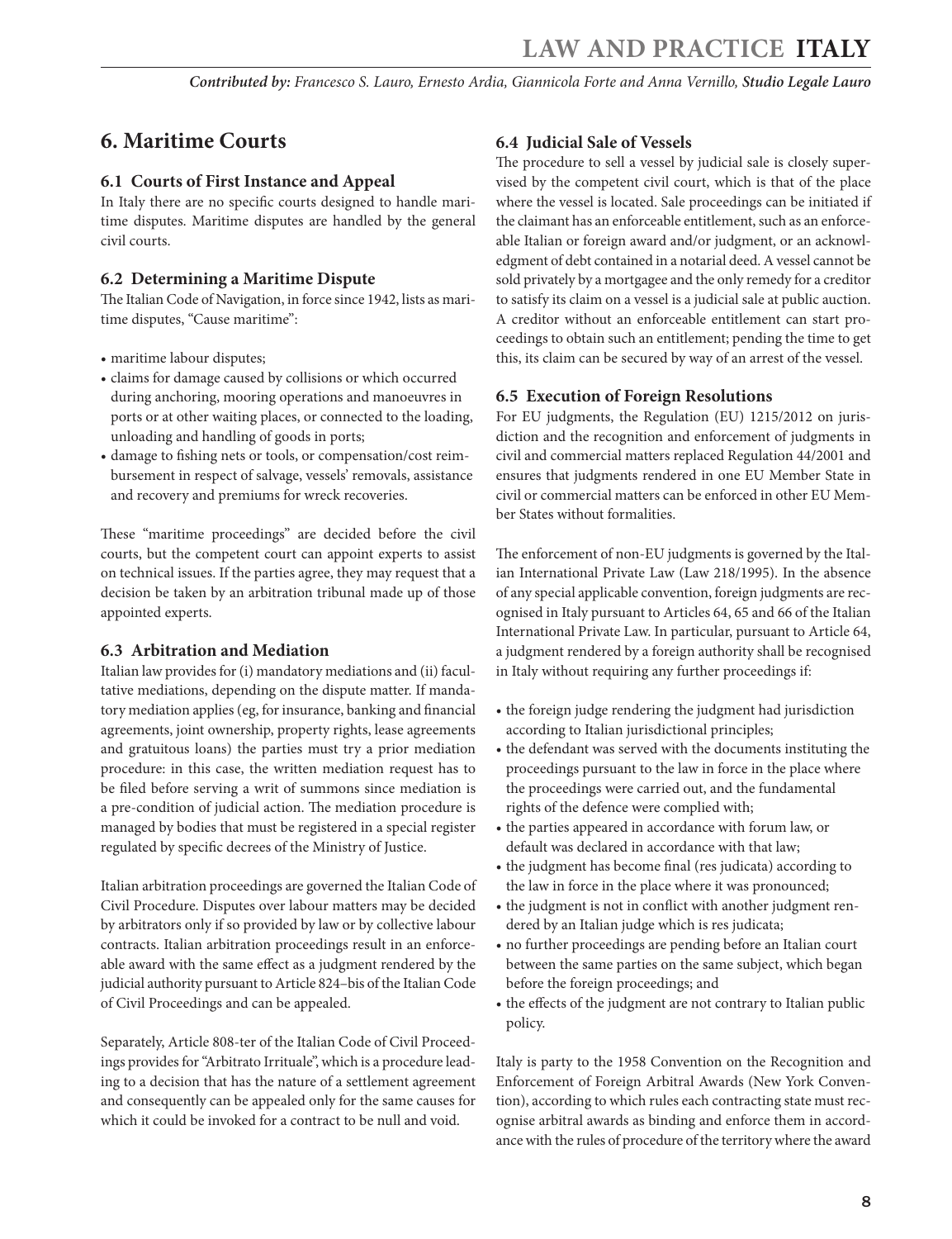<span id="page-8-0"></span>is relied on. In Italy, a court order declaring the effectiveness of a foreign arbitration award will be issued without the other party having been heard, provided that the requirements stipulated by Article 839 of the Code of Civil Procedure are complied with. In Italy, the New York Convention is applied in respect of both contracting and non-contracting states. Italy made no reservations to the New York Convention when adopting it. A party wishing to enforce a foreign award in Italy must file a petition with the Court of Appeal of the district in which the other party has its domicile; if that party has no domicile in Italy, the Court of Appeal of Rome has default jurisdiction. The President of the Court of Appeal, after having ascertained the formal regularity of the award, shall declare by decree the enforceability of the foreign award, unless:

- the dispute cannot be the subject of an arbitration agreement under Italian law; or
- the award contains provisions contrary to public policy.

#### **6.6 Order of Priority of Maritime Claims**

The order of priority of maritime liens is determined by the law of the flag of the vessel. In the event that the flag of the vessel is changed, maritime liens are governed by the law of the flag at the time when the lien arose with regard to the existence/validity of that lien and by the law of the vessel flag at the time the security is enforced in respect of enforcement and the realisation of the security provided by the lien. Maritime liens sources are the Italian Code of Navigation, which applies to Italian flag vessels, and by the 1926 Brussels Convention on Maritime Liens and Mortgages which Italy ratified in 1928, which applies to non-Italian flag vessels. The types of liens listed by both sources are substantially the same.

According to Article 575 of the Navigation Code, a ship mortgage is next in the order of priority of maritime liens. Pursuant to Article 548, the liens set out in the Navigation Code are preferred over any other general or special lien set out by Italian law. The priority status of ship mortgages depends on the date of the registration of the mortgage in the public register.

#### **6.7 Sister Ships or Vessels Owned by Affiliates**

Vessels under the flag of states which ratified the 1952 Brussels Convention on Arrest of Sea-going Ships (ratified by Italy in 1979) can only be arrested in respect of the Maritime Claims stipulated by this Convention, whilst vessels of states which did not ratify the Convention can be arrested in respect of the Convention Maritime Claims under the rules of the Convention (which permit sister-ship arrests) as well as under the Italian conservative arrest rules (although an Italian claimant can arrest an Italian vessel only under those internal conservative arrest rules).

Sister ships can be arrested under the Convention rules, with the exception of those for maritime claims listed under o) and q) in Article 1 of the 1952 Brussels Convention and those owned by the owner of the arrested vessel when he or she is not the debtor of the Maritime Claim. Also, under national conservative arrest rules a sister ship can be arrested. However, vessels owned by affiliates cannot generally be arrested.

#### **6.8 Limitations of Liability**

The Italian Navigation Code provides that a ship-owner may limit his or her overall liability to an amount equal to the value of the ship and the amount of the freight and any voyage proceeds. If the value of the ship at the time when limitation is requested is less than one fifth of the value of the ship at the beginning of the voyage, the limitation amount is equal to that amount of one fifth; but if the value of the ship is higher than two fifths of the value of the ship at the beginning of the voyage, the limit is equal to two fifths of the value. Article 7-8 of the Legislative Decree 111/2012 applies the limitation figures of the 76 LLMC Convention, 96 Protocol to Italian vessels over 300 GRT, whilst the Code of Navigation limitation rules remain in place only for vessels under 300 GRT.

However, a "problem" exists in Italian jurisprudence, because the Decree was issued as the enactment in Italy of the European Directive 2009/20 on compulsory insurance for marine claim liability and presumes the application of the LLMC Convention, as amended by the 96 Protocol, on the assumption that the LLMC Convention would be adopted by Italy shortly thereafter. However, Italy has not yet fully adopted the LLMC Convention, resulting in a lacuna.

The matter is also complicated by a recent judgment of the Court of Nola, which applied the old Code of Navigation system to a vessel over 300 GRT. However, this judgment is considered to be incorrect (Italian court judgments are not binding precedent). The majority of Italian maritime law practitioners and experts consider that the limitation figures of the 76 LLMC Convention, 96 Protocol, apply to vessels over 300 GRT, at least as an Italian internal regulation. It is also considered, notwithstanding some dissenting opinions, that the provisions concerning the limitation proceedings of the Code of Navigation should be adapted to the new limitation figures. The matter, however, remains unresolved currently under Italian law.

Whilst the Decree does not expressly provide any exception to limitation, there is a consensus that the late Professor Francesco Berlingieri's opinion that the personal wilful misconduct or gross negligence of the owner would exclude the right to limitation - in view of the judgment of the Italian Constitutional Court No 199/2005 that excludes, in these cases, package/unit limitation provided by the Italian Code of Navigation for the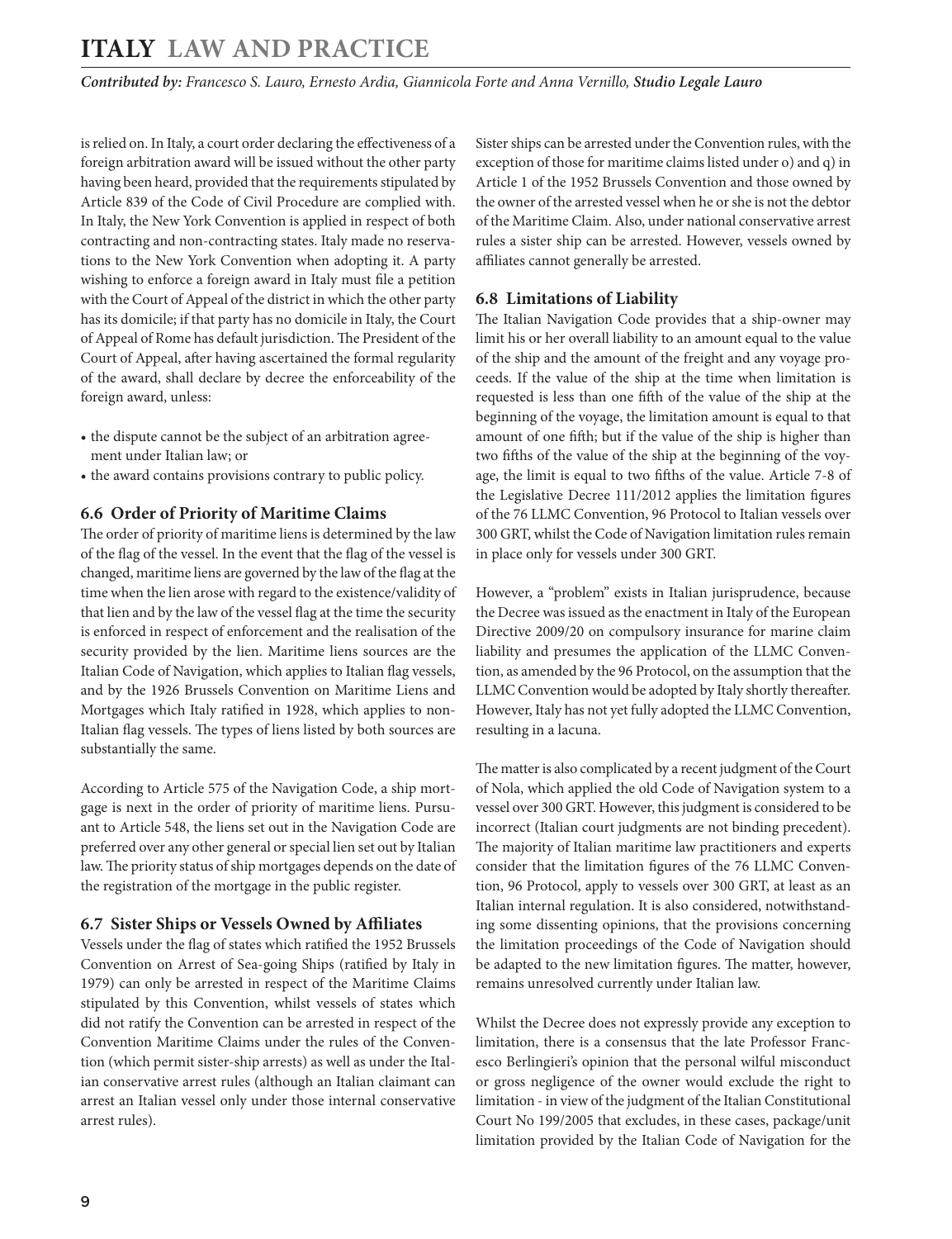<span id="page-9-0"></span>Carrier. Italy also applies the Hague-Visby Rules for maritime carriage.

#### **6.9 Exceptional Actions for Ending a Maritime Claim**

This is not applicable in Italy.

# **7. Legislation on Corporations and Tax System**

#### **7.1 New Corporate or Tax Legislation**

The tax facilities for shipping companies are:

- IRES (*imposta sul reddito sulle società*) is the Italian corporate income tax (universal tax - worldwide taxation principle). Companies are subject to IRES based on their statutory income, adjusted for non-taxable revenues and/or non-deductible costs according to IRES provisions. IRES is levied at the ordinary rate of 24%;
- companies are also subject to IRAP *(imposta regionale sulle attività produttive*), a regional tax on business activities, which is determined by applying a tax rate of 3.9% to the income statement "operating margin" (without deducting, however, labour costs, bad debts and accruals for risks). Regions have the power to increase or decrease IRAP rates slightly.

As of the tax year 2005, shipping companies have been able to opt for Tonnage Tax. Italian tax-resident shipping companies, as well as non-resident shipping companies operating in Italy through a permanent establishment, can qualify for and then elect to be subject to the Italian tonnage tax regime. The regime basically allows for the determination of presumptive income based on the net tonnage of the qualifying ships, apportioned to the effective shipping days (tonnage income). The tonnage income is subject to IRES only.

To qualify for the tonnage tax, a ship must:

- have a net tonnage of more than 100 net tons;
- be used for goods transportation, passenger transportation, salvage, towing, and other services; and

• operate in international shipping as defined by the rules regulating the Italian International Registry. Ships which are bareboat chartered are excluded. Chartered ships with crew are included in the tonnage tax regime if their global net tonnage is less than 50% of the total net tonnage.

Capital gains and losses on transactions on qualified vessels are included in the above fixed income.

Furthermore, IRAP does not apply to qualified vessels.

Italian companies must submit the following documents in their financial statements: a balance sheet, profit and loss statement, notes to the accounts and an annual report.

Annual reports are not required for smaller companies, which can instead prepare short-form balance sheets if financial and economic parameters are met for two consecutive financial years. Such companies cannot adopt IAS/IFRS accounting principles.

#### **7.2 Tax System**

As noted in **7.1 New Corporate or Tax Legislation**, the tax system is a mix of universal and territorial rules and regulations.

#### **7.3 Settling Matters Once a Company Ceases to Exist**

A company ceases to exist upon its formal deletion from the Companies' Register.

In the case of debts outstanding after deletion, the creditors have a right to proceed against the liquidators of the company, or against its shareholders in respect of distributed proceeds. Such an action must be commenced within one year following the deletion of the company from the Register.

#### **7.4 International Tax Treaties**

Although Italy has a large network of tax treaties and bilateral agreements with the EU and other countries to avoid double taxation of income and capital, Italy is not party to any international treaty on taxation regulating or dealing with shipping income.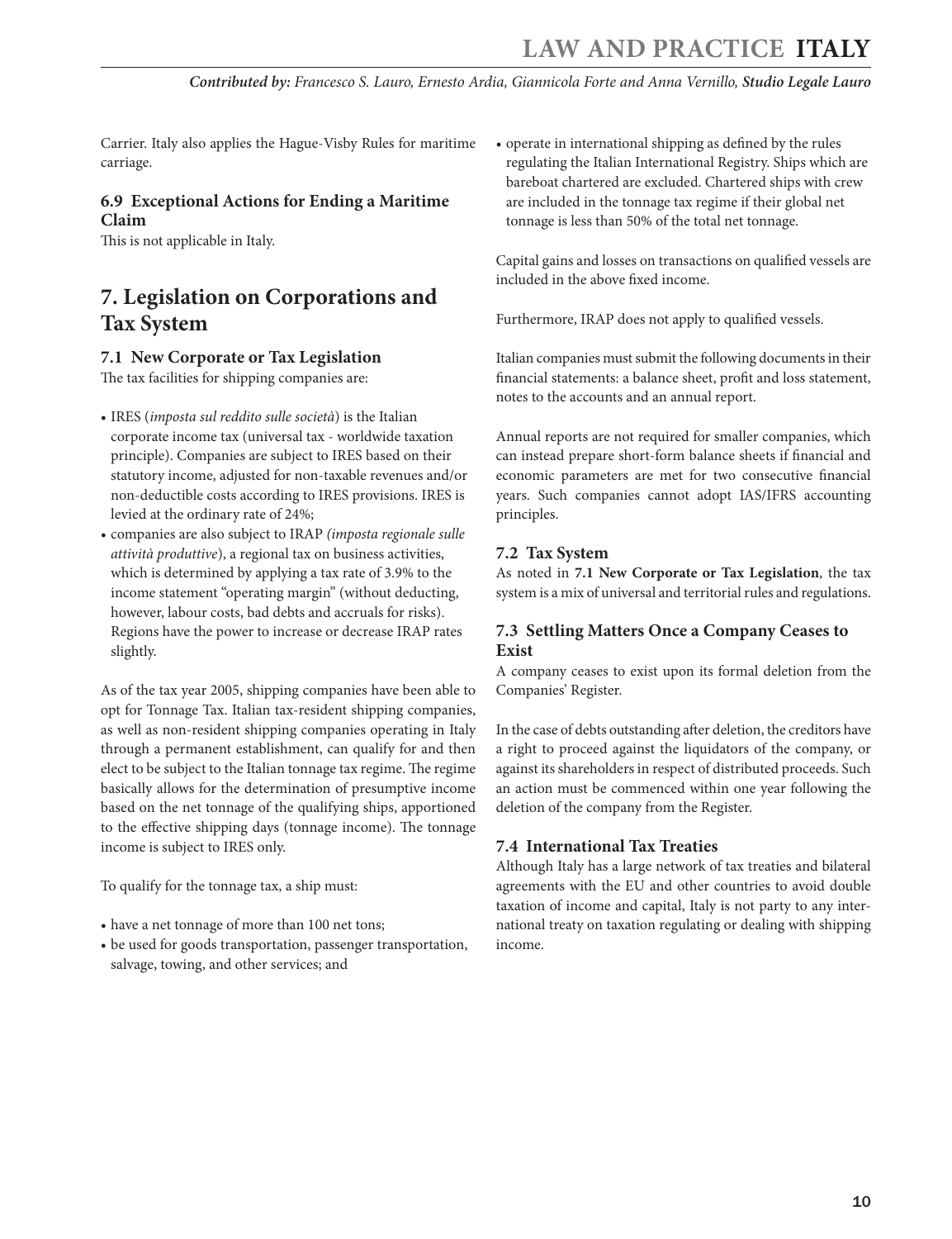*Contributed by: Francesco S. Lauro, Ernesto Ardia, Giannicola Forte and Anna Vernillo, Studio Legale Lauro* 

**Studio Legale Lauro** is an Italian law firm, established in 1993 in Naples, which provides a wide range of legal services in maritime, commercial and international law matters to the global maritime business sector and industries. The firm consistently deals with all aspects of law relating to the shipping industry, assisting owners, charterers, P&I clubs, marine underwriters, banks and financial institutions in various fields, such as ship and other asset arrest, charterparties and bills of lading disputes, ship-building contracts, collisions, salvage, marine pollution, international trade and commodity trading, crossborder transactions, and loan agreements, as well as criminal and labour law. Having strong relationships with leading ship-owners and financial institutions, the firm has developed significant expertise in M&A operations, joint-venture agreements, insurance, taxation, bankruptcy proceedings, corporate matters, administrative regulations and competition law. Since 2010, Studio Legale Lauro has hosted many of the world major shipping-sector leaders at "Shipping & the Law" the conference held in Naples, organised by SLL every year to discuss the current hottest topics in the shipping industry (www.shippingandthelaw.org).

We are grateful to the following contributors for their advice and support preparing this chapter belonging to the Studio Legale Lauro's team, namely Prof. Arturo Capasso, Mark Clough QC, the Retired Coast Guard Rear Admiral Aniello Cuomo, Dr Vittorio La Sala, Dr Valentina Tremante and Dr Marilisa Varrone. We particularly thank the following external contributors: Dr Laurance Martin – Confitarma, ECSA, Dr Marco Quadrani – Confitarma, Dr Marcello Pica – Grimaldi Group, and Dr Fabrizio Vettosi – Venice Shipping and Logistics.

## <span id="page-10-0"></span>**Authors**



**Francesco S. Lauro** is the managing partner of Studio Legale Lauro. He graduated in Law at Federico II University, Naples, qualifying first in his class, and continued postgraduate Maritime Law studies at University College London. In 1993 he founded Studio Legale Lauro with

Ernesto Ardia. He was President of the Port Authority of Naples from 1996 to 2000. He is, or has been, chairman and a board member of well-known shipping and state-owned companies in Italy, Greece and Malta. A supporting member of LMAA, Francesco handles important marine accident cases, ship-building contracts and M&A deals for owners, P&I clubs, underwriters, banks and other clients.



**Ernesto Ardia** is a founding partner of Studio Legale Lauro, and was admitted to the Italian Bar in 1995. He represents clients in court and in international arbitrations, as well as before the Supreme Court. He is active in shipping,

commercial and corporate law. Ernesto is known for representing ship-owners in collisions, salvage and marine pollution. He also receives instructions from clients worldwide, to enforce domestic and foreign court and arbitration judgments in Italian courts. He has on occasion dealt with bankruptcy proceedings. He is a member of the International Propeller Club.



**Giannicola Forte** advises Italian and foreign clients on ship sale and purchase, ship finance and leasing transactions, corporate structures and joint ventures, contracts, corporate matters, cargo claims and other P&I matters, H&M matters and casualties, ships/bunkers arrest and release,

aviation and agreements for commercial and business aircraft, commercial litigation, environmental and pollution matters. Admitted to the Italian Bar, Naples' Section, Giannicola is active in charity and cultural projects, is a member of the IBA and through a professional network co-ordinates multijurisdictional litigation, court decisions/arbitration award enforcements and worldwide actions to secure claims.



**Anna Vernillo** graduated in Law from the University of Naples Federico II cum laude and was admitted to the Italian Bar in 2011. Anna trained at well-known law firms in Italy and in the UK, where she acquired extensive expertise in EU Law and international trade law. Since joining

Studio Legale Lauro in 2013, she has further developed her experience in shipping and commercial law, international law, international private law and transport matters. She is involved in a wide range of the firm's litigation and international arbitration cases.